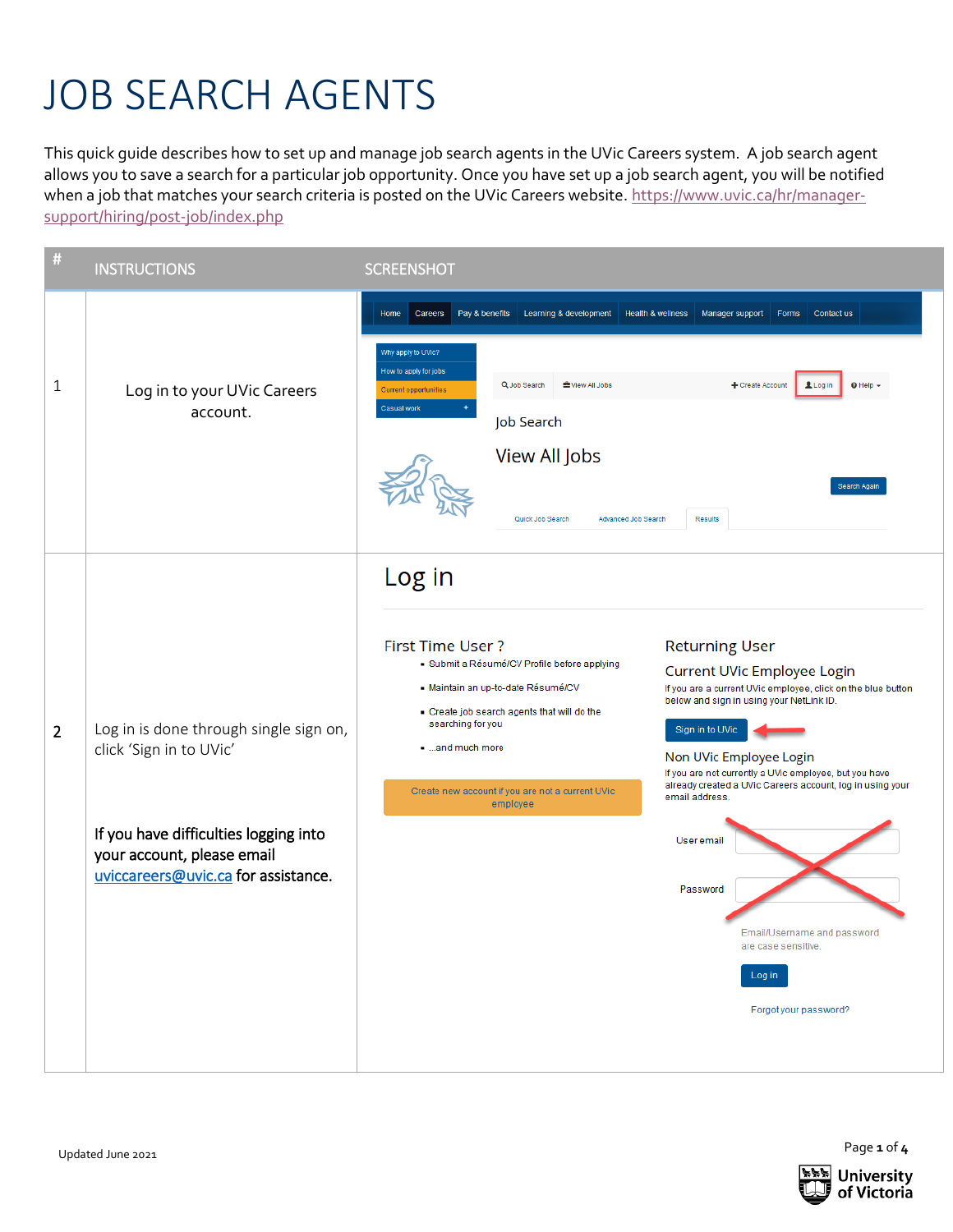| # | <b>INSTRUCTIONS</b>                                                                                                                                                                                              | <b>SCREENSHOT</b>                                                                                                                                                                                                                                                                                                                                                                                                                                                                                                                                                                                                        |
|---|------------------------------------------------------------------------------------------------------------------------------------------------------------------------------------------------------------------|--------------------------------------------------------------------------------------------------------------------------------------------------------------------------------------------------------------------------------------------------------------------------------------------------------------------------------------------------------------------------------------------------------------------------------------------------------------------------------------------------------------------------------------------------------------------------------------------------------------------------|
|   |                                                                                                                                                                                                                  | <b>MONSTER</b><br>Login<br><b>NETLINK ID? CLICK HERE   NON UVIC EMPLOYEE EMAIL</b><br><b>DO NOT USE</b><br><b>THESE FIELDS</b><br><b>PASSWORD</b><br>Email/Username and password are case sensitive. Forgot your password?                                                                                                                                                                                                                                                                                                                                                                                               |
| 3 | From the Career Centre menu, or<br>from the Career Centre drop-down<br>list, choose Job Search Agents.                                                                                                           | Log in<br>$\equiv$ MONSTER<br><b>Job Search</b><br>Q<br>Search<br>Employees $\blacktriangledown$<br>K Main Menu<br>Career Centre / Job Search / Job Search Agents<br><b>CAREER CENTRE</b><br><b>Search Agents</b><br>My Résumés<br>⋗<br><b>Job Search</b><br>እ<br>Search Jobs<br><b>Current Agents</b><br><b>Job Search Agents</b><br><b>Offers</b><br>$\mathcal Y$<br>There is no data to display.<br><b>New Hire Checklist</b><br>እ<br><b>Terms of Use</b>                                                                                                                                                             |
| 4 | From the Search Agents page,<br>choose the Create New Search<br>Agent option.                                                                                                                                    | <b>Search Agents</b><br>Create New Search Agent<br><b>Current Agents</b><br>There is no data to display.                                                                                                                                                                                                                                                                                                                                                                                                                                                                                                                 |
| 5 | The Quick Job Search screen will<br>appear. Enter your search criteria.<br>To do an advanced search, choose<br><b>Advanced Job Search.</b><br>When you have finished entering<br>search criteria, choose Search. | QUICK JOB SEARCH<br>ADVANCED JOB SEARCH<br><b>VIEW ALL JOBS</b><br>MY JOB SEARCH AGENTS<br>Search Jobs<br><b>Job Search Agents</b><br>Keywords<br><b>Offers</b><br>⋗<br><b>New Hire Checklist</b><br>$\mathcal Y$<br>WITH ALL OF THE FOLLOWING <b>O</b><br><b>Terms of Use</b><br>WITH AT LEAST ONE OF THE FOLLOWING<br>WITH THIS EXACT PHRASE<br>WITHOUT THE FOLLOWING<br>CATEGORY<br>Accounting/Accounts Payable [0]<br>Administrative and Support Services [22]<br>Advertising/Marketing [0]<br>Arts, Entertainment, and Media [0]<br>Banking [0]<br><b>Building and Grounds Maintenance [7]</b><br>Q Search<br>Reset |
|   | Updated June 2021                                                                                                                                                                                                | Page 2 of 4                                                                                                                                                                                                                                                                                                                                                                                                                                                                                                                                                                                                              |

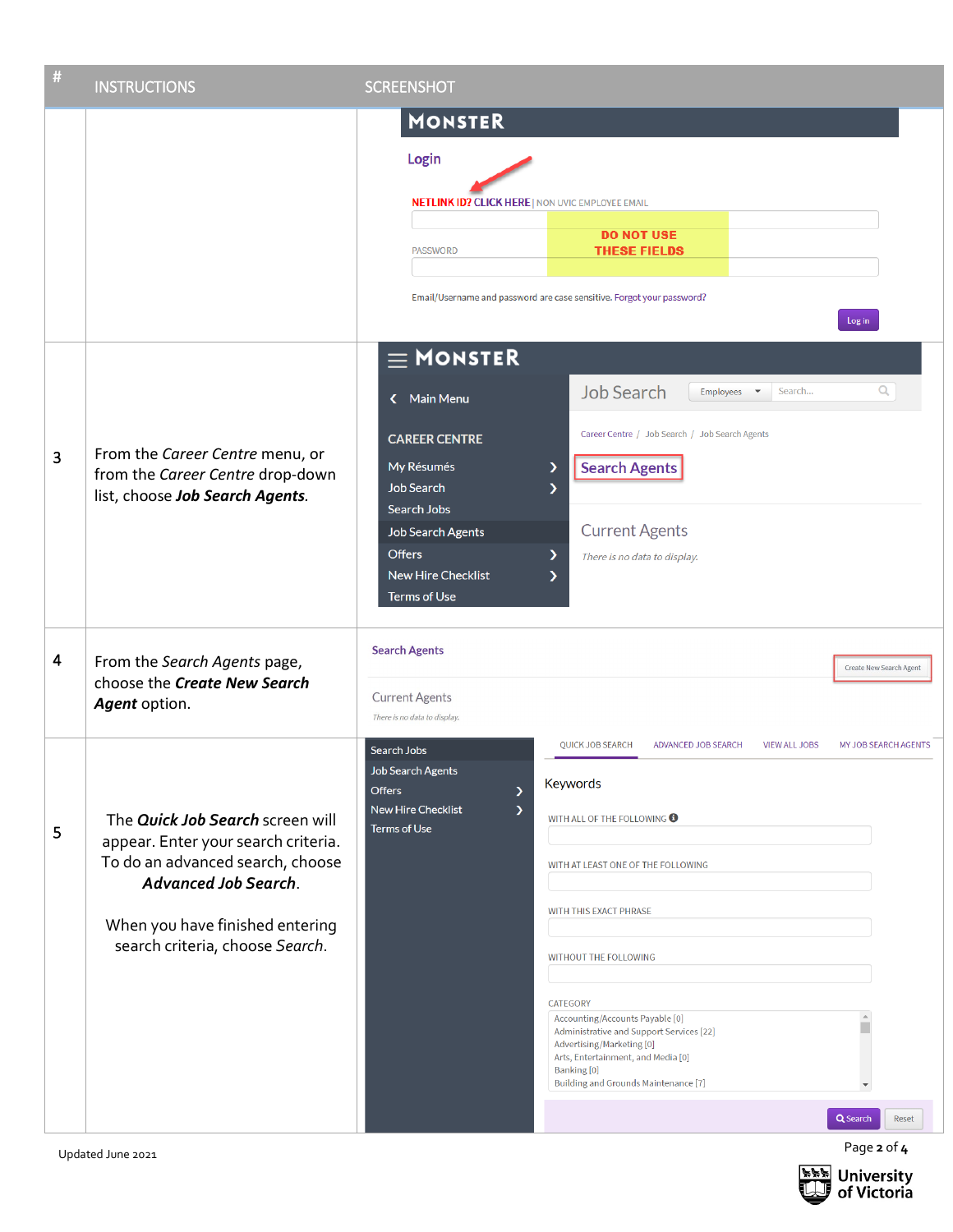| $\#$ | <b>INSTRUCTIONS</b>                                                                                                                                                                                                                                                                        | <b>SCREENSHOT</b>                                                                                                                                                                                                                                                                                                                                                                                                              |                                                                                                                                                                                   |                                                                                      |
|------|--------------------------------------------------------------------------------------------------------------------------------------------------------------------------------------------------------------------------------------------------------------------------------------------|--------------------------------------------------------------------------------------------------------------------------------------------------------------------------------------------------------------------------------------------------------------------------------------------------------------------------------------------------------------------------------------------------------------------------------|-----------------------------------------------------------------------------------------------------------------------------------------------------------------------------------|--------------------------------------------------------------------------------------|
|      |                                                                                                                                                                                                                                                                                            |                                                                                                                                                                                                                                                                                                                                                                                                                                |                                                                                                                                                                                   |                                                                                      |
| 6    | On the Search Results screen,<br>choose the Save Search as an<br>Agent link at the bottom of the<br>screen.                                                                                                                                                                                | <b>Results</b><br>QUICK JOB SEARCH<br>ADVANCED JOB SEARCH<br><b>RESULTS</b><br>MY JOB SEARCH AGENTS<br>$\  \mathbf{K} \  < \  \mathbf{1} \  > \  \mathbf{y} \ $<br>JOB TITLE Y<br><b>Administrative Assistant</b><br>Assistant to Faculty and Undergraduate Course Delivery                                                                                                                                                    | Want to Share This Search?<br><b>Click Here</b><br>ORGANIZATIONAL UNIT Y<br>Library<br>Nursing                                                                                    | DATE OPENED Y<br>6/11/2021<br>6/10/2021                                              |
|      |                                                                                                                                                                                                                                                                                            | <b>Program Assistant</b><br>Co-op and Career Assistant<br>Co-op and Career Assistant<br><b>Student Support Assistant</b><br><b>Co-op and Career Assistant</b><br><b>Senior Admissions Assistant</b><br><b>Assistant to the Chair</b><br>Search Agent<br>Let the Job Search Agents do the searching for you. Your Agents will search posted jobs daily and email you those that match your criteria.<br>Save Search as an Agent | <b>Continuing Studies</b><br>Co-operative Education<br>Co-operative Education<br>Office of the Registrar<br>Co-operative Education<br>Faculty of Law<br>Pacific and Asian Studies | 6/10/2021<br>6/10/2021<br>6/10/2021<br>6/8/2021<br>6/3/2021<br>6/3/2021<br>5/12/2021 |
| 7    | Enter the Search Agent Name and<br>check the box next to the Active<br>field.<br>Check the box next to the<br>acknowledgement statement if you<br>wish to receive daily emails when<br>jobs matching your search criteria<br>are posted.<br>Select the Save Search as Job<br>Agent button. | Search Agent<br>Let the Job Search Agents do the searching for you. Your Agents will search posted jobs daily and email you those that match your criteria.<br>Save Search as an Agent<br>SEARCH AGENT NAME<br><b>Active</b><br>I acknowledge that I am requesting to receive notifications of new jobs based on my selection above.<br>Save Search as Job Agent                                                               |                                                                                                                                                                                   |                                                                                      |